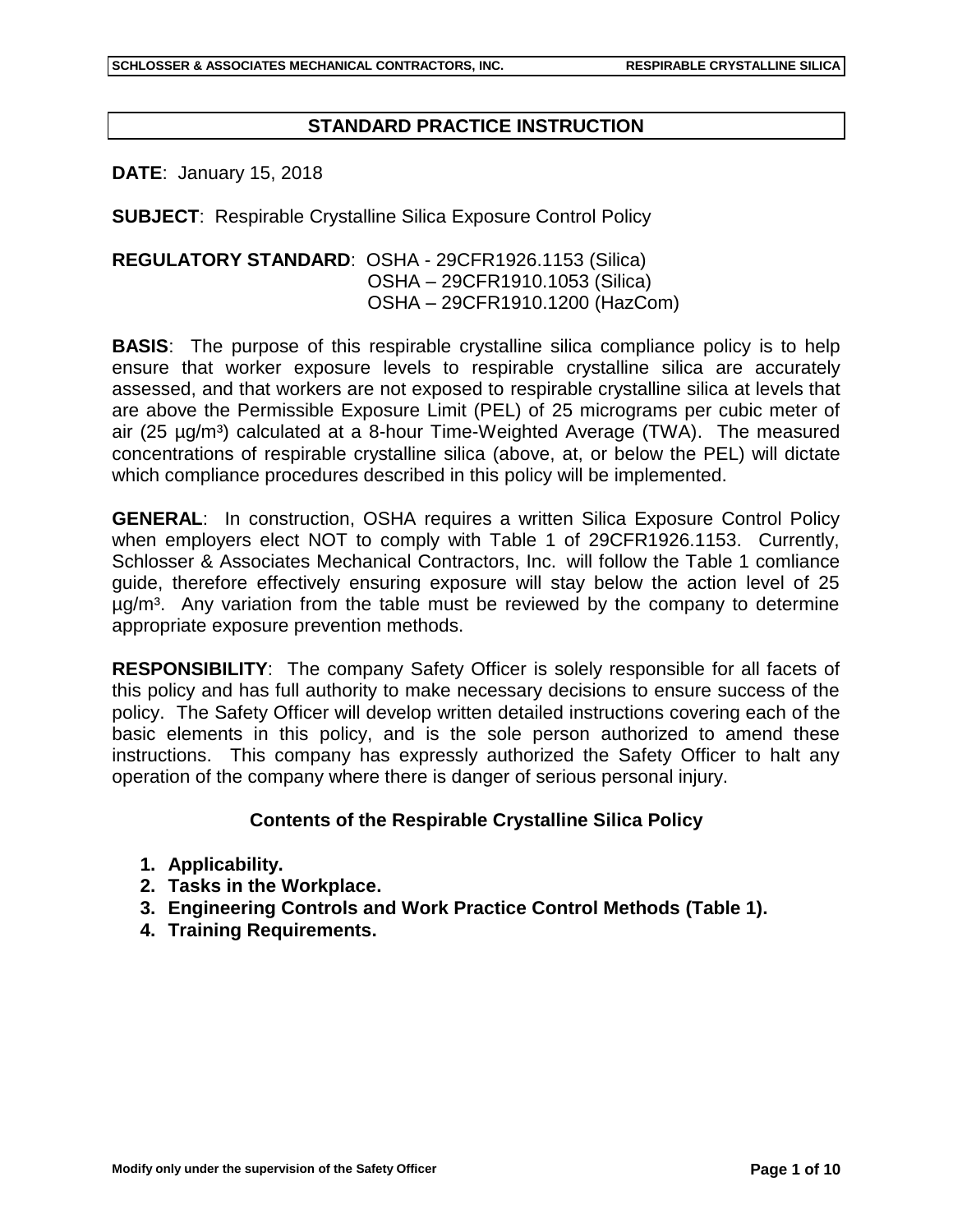# **Schlosser & Associates Mechanical Contractors, Inc. Respirable Crystalline Silica Policy**

## **1. Applicability**

1.1 This Written Exposure Control Policy applies to Schlosser & Associates Mechanical Contractors, Inc. personnel who are potentially exposed to airborne concentrations of respirable crystalline silica (silica) because of their work activities or proximity to the work locations where airborne silica is being emitted. This policy also applies to Schlosser & Associates Mechanical Contractors, Inc. superintendents, foremen, or safety personnel who may be responsible for overseeing a subcontractor's operations that have the potential to expose personnel to airborne concentrations of silica at or above regulatory and industry action levels and exposure limits.

### **2. Tasks in the Workplace**

2.1 Listed Below are descriptions of tasks in the workplace that involve exposure to Silica. These tasks include, but are not limited to:

2.1.1 Use of stationary masonry saws used to cut concrete, tile, concrete masonry block, sheet rock, gypsum fiber roof board, or any other product containing quartz.

2.1.2 Handheld power saws used to cut concrete, asphalt, concrete masonry block, sheet rock, gypsum fiber roof board, or any other product containing quartz.

2.1.3 Walk-behind saws used to cut concrete or asphalt.

2.1.4 Rig-mounted or free standing core saws or drills (including impact and rotary hammer drills) used to penetrate concrete, concrete masonry block, sheet rock, gypsum fiber roof board, or any other structural component or product containing quartz.

2.1.5 Jackhammers and handheld powered chipping tools used to demolish or modify concrete, concrete masonry block, or any other structural component or product containing quartz.

2.1.6 Vehicle mounted hammers or chipping tools used to demolish concrete, concrete masonry block, or any other structural component or product containing quartz.

2.1.7 Handheld grinders or cut-off wheels used for mortar removal or cutting/grinding of concrete, concrete masonry block, sheet rock, gypsum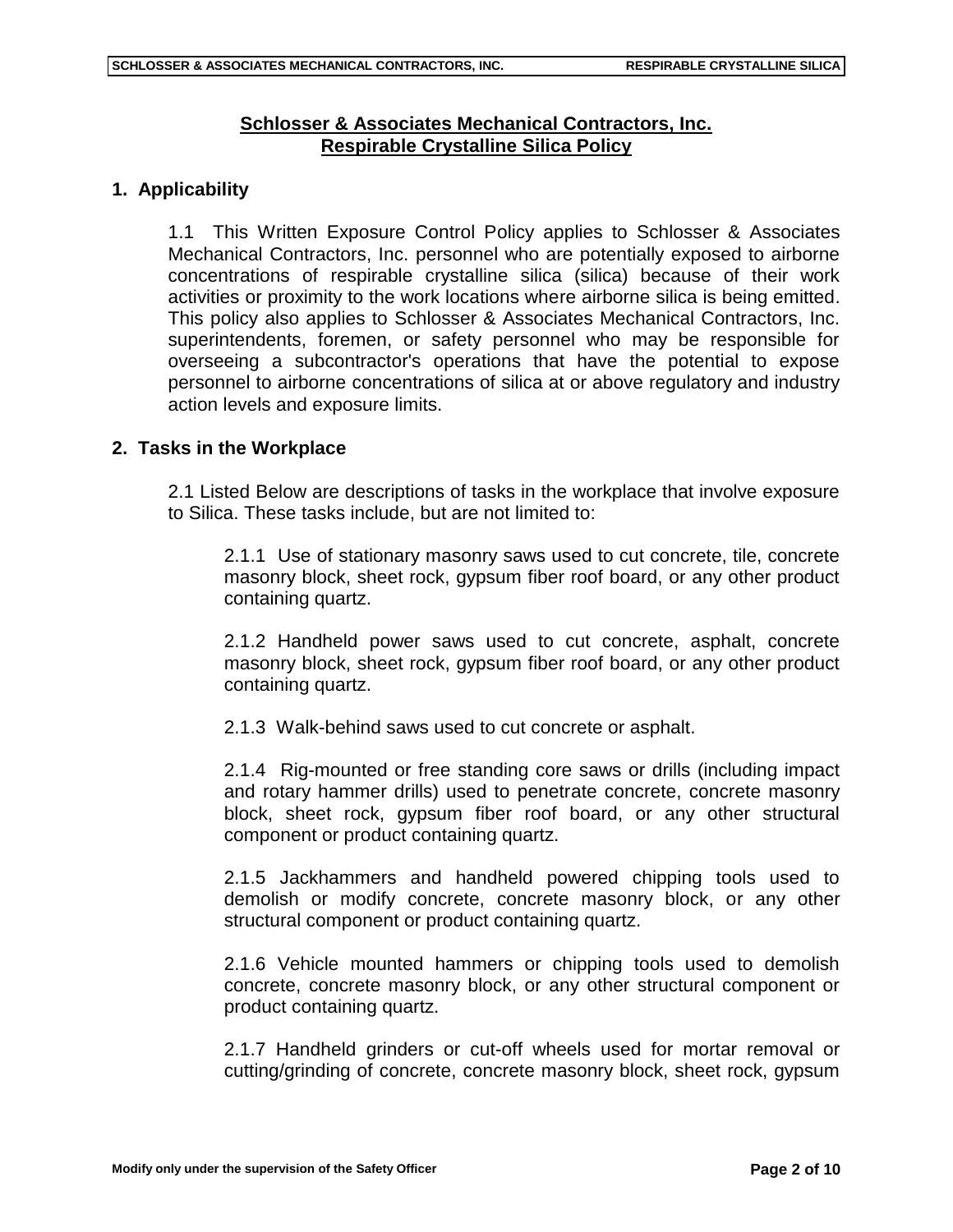fiber roof board, or any other structural component or product containing quartz.

2.1.8 Walk-behind milling machines or bead blasters used for surfacing activities on concrete, concrete masonry block, asphalt, or any other product containing quartz.

2.1.9 Installation or demolition of sheet rock, including mudding, taping, texturizing activities with quartz containing materials.

2.1.10 Hand or power tool sanding of painted surfaces. Current latex paint products contain quartz and the painted substrate (sheet rock, concrete masonry block, concrete) contains quartz.

2.1.11 Drivable asphalt milling machines used to mill asphalt roadways or walkways.

2.1.12 Ball mills or crushing equipment used to size products containing quartz.

2.1.13 All housekeeping operations associated with the activities described above.

2.2 Schlosser & Associates Mechanical Contractors, Inc. employees who work in proximity to silica-related operations must be aware of safe work practices and take all necessary precautions associated with avoiding and minimizing airborne silica exposure. Employees shall be trained, and follow the control methods in Table 1.

# **3. Engineering Controls and Work Practice Control Methods**

3.1 Table 1: Specified Exposure Control Methods When Working With Material Containing Crystalline Silica

| <b>Equipment / Task</b>                              | <b>Engineering and Work Practice</b><br><b>Control Methods</b>                                                                                                                                                      | <b>Required Respiratory Protection and</b><br><b>Minimum Assigned Protection Factor(APF)</b> |                    |
|------------------------------------------------------|---------------------------------------------------------------------------------------------------------------------------------------------------------------------------------------------------------------------|----------------------------------------------------------------------------------------------|--------------------|
|                                                      |                                                                                                                                                                                                                     | $\leq$ 4 Hours/shift                                                                         | $>$ 4 hours /shift |
| (i) Stationary Masonry<br><b>Saws</b>                | Use saw equipped with integrated water delivery<br>system that continuously feeds water to the blade.<br>Operate and maintain tool in accordance with<br>manufacturer's instructions to minimize dust<br>emissions. | None                                                                                         | None               |
| (ii) Handheld power<br>saws (any blade)<br>diameter) | Use saw equipped with integrated water delivery<br>system that continuously feeds water to the blade.<br>Operate and maintain tool in accordance with<br>manufacturer's instructions to minimize dust<br>emissions. |                                                                                              |                    |
|                                                      | -When used outdoors.                                                                                                                                                                                                | None                                                                                         | APF10              |
|                                                      | -When used indoors or in an enclosed area.                                                                                                                                                                          | APF10                                                                                        | APF10              |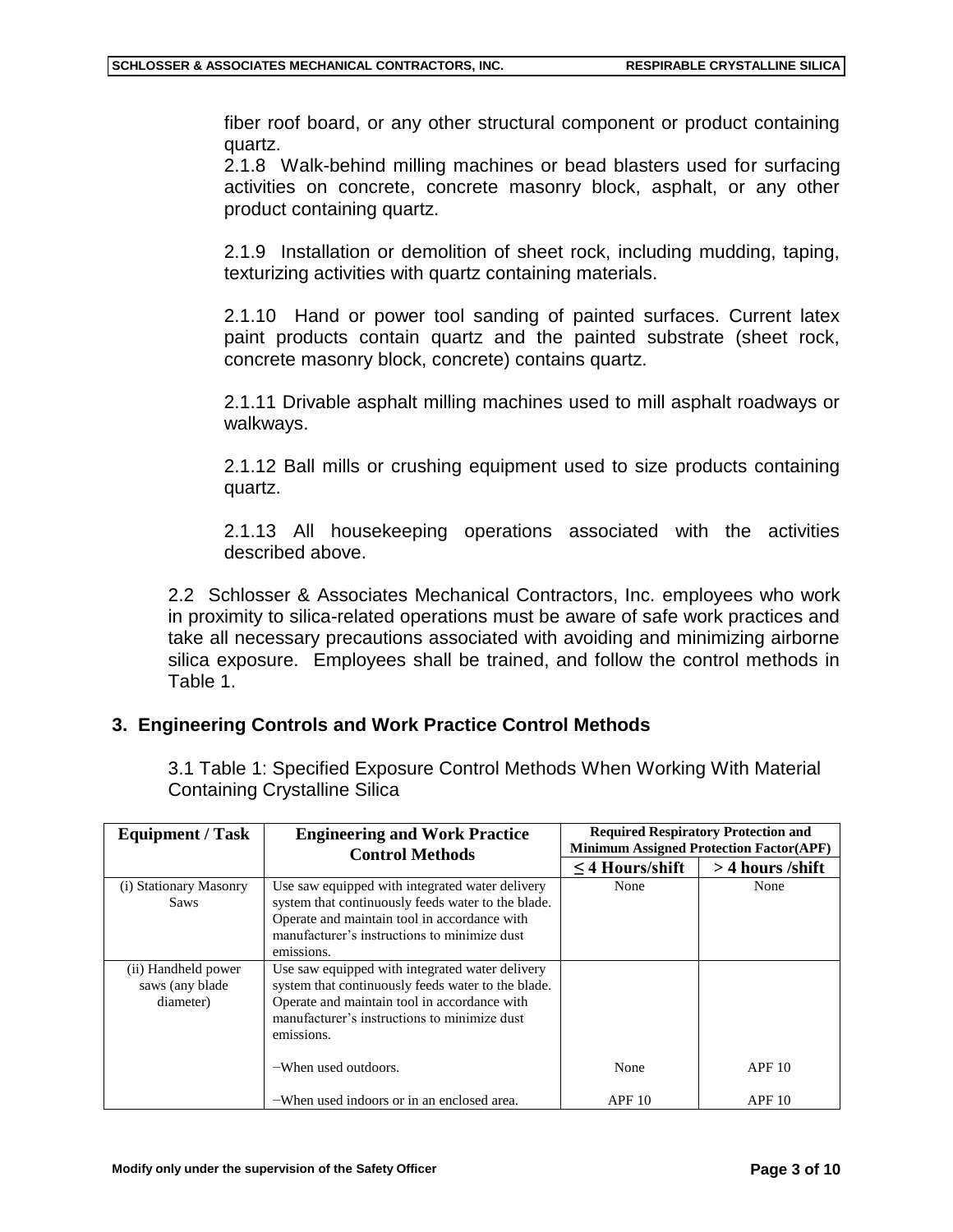| (iii) Handheld power                                | For tasks performed outdoors only:                                                                 |                   |                   |
|-----------------------------------------------------|----------------------------------------------------------------------------------------------------|-------------------|-------------------|
| saws for cutting fiber-                             |                                                                                                    |                   |                   |
| cement board (with blade<br>diameter of 8 inches or | Use saw equipped with commercially available<br>dust collection system.                            | None              | None              |
| less)                                               |                                                                                                    |                   |                   |
|                                                     | Operate and maintain tool in accordance with                                                       |                   |                   |
|                                                     | manufacturer's instructions to minimize dust<br>emissions.                                         |                   |                   |
|                                                     |                                                                                                    |                   |                   |
|                                                     | Dust collector must provide the air flow                                                           |                   |                   |
|                                                     | recommended by the tool manufacturer, or                                                           |                   |                   |
|                                                     | greater, and have a filter with 99% or greater                                                     |                   |                   |
| (iv) Walk-behind saws                               | efficiency.<br>Use saw equipped with integrated water delivery                                     |                   |                   |
|                                                     | system that continuously feeds water to the blade.                                                 |                   |                   |
|                                                     |                                                                                                    |                   |                   |
|                                                     | Operate and maintain tool in accordance with                                                       |                   |                   |
|                                                     | manufacturer's instructions to minimize dust<br>emissions.                                         |                   |                   |
|                                                     |                                                                                                    |                   |                   |
|                                                     | -When used outdoors.                                                                               |                   |                   |
|                                                     | -When used indoors or in an enclosed area.                                                         | None              | None              |
|                                                     |                                                                                                    | APF <sub>10</sub> | APF <sub>10</sub> |
| (v) Drivable saws                                   | For tasks performed outdoors only:                                                                 |                   |                   |
|                                                     |                                                                                                    |                   |                   |
|                                                     | Use saw equipped with integrated water delivery                                                    |                   |                   |
|                                                     | system that continuously feeds water to the blade.                                                 |                   |                   |
|                                                     | Operate and maintain tool in accordance with                                                       |                   |                   |
|                                                     | manufacturer's instructions to minimize dust                                                       |                   |                   |
|                                                     | emissions.                                                                                         | None              | None              |
| (vi) Rig-mounted core<br>saws or drills             | Use tool equipped with integrated water delivery<br>system that supplies water to cutting surface. |                   |                   |
|                                                     |                                                                                                    |                   |                   |
|                                                     | Operate and maintain tool in accordance with                                                       |                   |                   |
|                                                     | manufacturer's instructions to minimize dust<br>emissions.                                         |                   |                   |
| (vii) Handheld and                                  | Use drill equipped with commercially available                                                     | None              | None              |
| stand-mounted drills                                | shroud or cowling with dust collection system.                                                     |                   |                   |
| (including impact and                               |                                                                                                    |                   |                   |
| rotary hammer drills)                               | Operate and maintain tool in accordance with<br>manufacturer's instructions to minimize dust       |                   |                   |
|                                                     | emissions.                                                                                         |                   |                   |
|                                                     |                                                                                                    |                   |                   |
|                                                     | Dust collector must provide the air flow                                                           |                   |                   |
|                                                     | recommended by the tool manufacturer, or<br>greater, and have a filter with 99% or greater         |                   |                   |
|                                                     | efficiency and a filter-cleaning mechanism.                                                        |                   |                   |
|                                                     |                                                                                                    |                   |                   |
|                                                     | Use a HEPA-filtered vacuum when cleaning<br>holes.                                                 |                   |                   |
| (viii) Dowel drilling                               | For tasks performed outdoors only:                                                                 |                   |                   |
| rigs for concrete                                   |                                                                                                    |                   |                   |
|                                                     | Use shroud around drill bit with a dust                                                            | <b>APF 10</b>     | <b>APF 10</b>     |
|                                                     | collection system. Dust collector must have<br>a filter with 99% or greater efficiency and a       |                   |                   |
|                                                     | filter-cleaning mechanism.                                                                         |                   |                   |
|                                                     |                                                                                                    |                   |                   |
|                                                     | Use a HEPA-filtered vacuum when cleaning<br>holes.                                                 |                   |                   |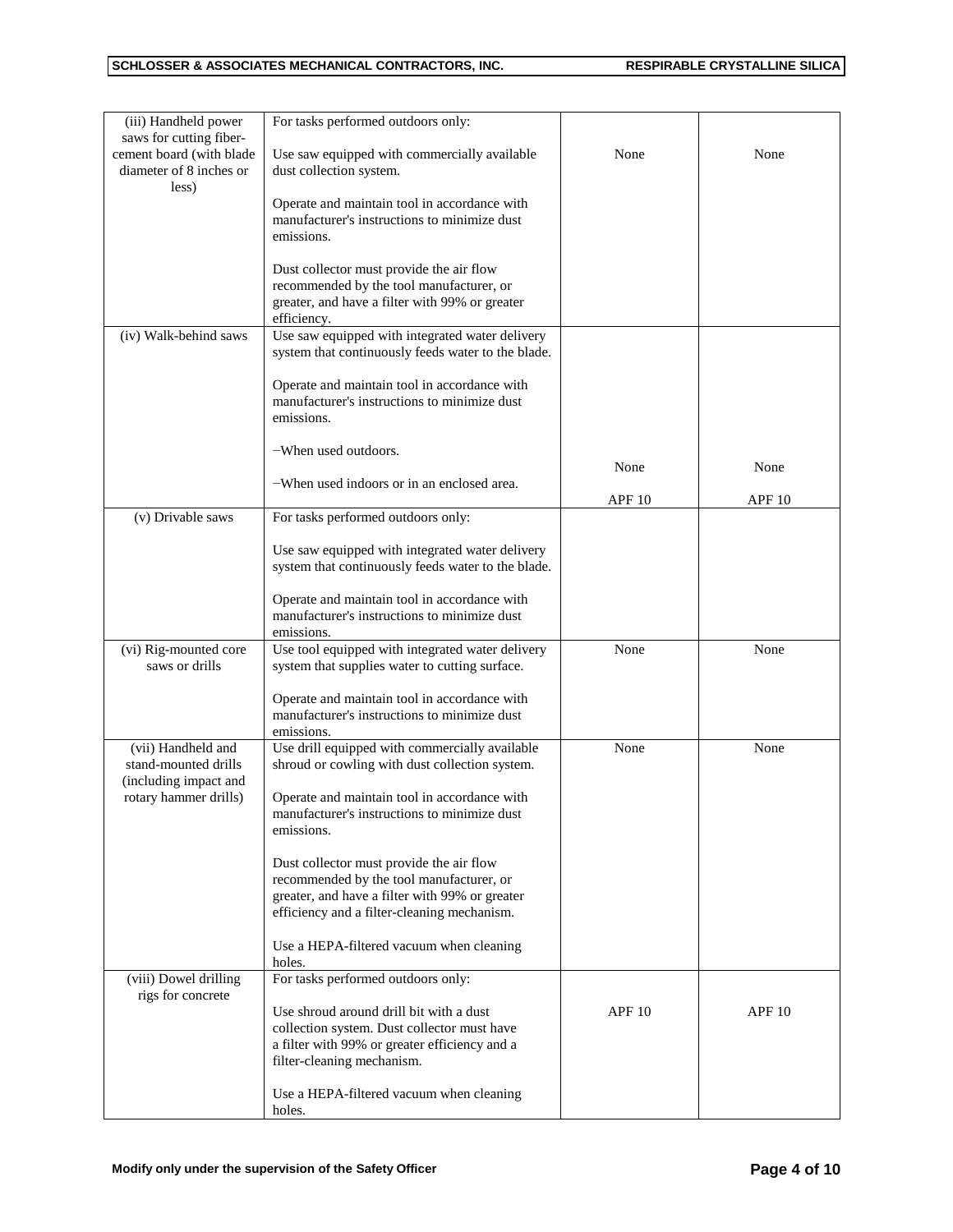| (ix) Vehicle-mounted    | Use dust collection system with close              | None              | None              |
|-------------------------|----------------------------------------------------|-------------------|-------------------|
| drilling rigs for rock  | capture hood or shroud around drill bit with       |                   |                   |
| and concrete            | a low-flow water spray to wet the dust at the      |                   |                   |
|                         | discharge point from the dust collector.           |                   |                   |
|                         |                                                    |                   |                   |
|                         | <b>OR</b>                                          | None              |                   |
|                         | Operate from within an enclosed cab and            |                   | None              |
|                         | use water for dust suppression on drill bit.       |                   |                   |
| (x) Jackhammers and     | Use tool with water delivery system that supplies  |                   |                   |
| handheld powered        | a continuous stream or spray of water at the point |                   |                   |
| chipping tools          | of impact.                                         |                   |                   |
|                         | -When used outdoors.                               | None              | <b>APF 10</b>     |
|                         | -When used indoors or in an enclosed area.         | APF <sub>10</sub> | <b>APF 10</b>     |
|                         | <b>OR</b>                                          |                   |                   |
|                         | Use tool equipped with commercially available      |                   |                   |
|                         | shroud and dust collection system.                 |                   |                   |
|                         |                                                    |                   |                   |
|                         | Operate and maintain tool in accordance with       |                   |                   |
|                         | manufacturer's instructions to minimize dust       |                   |                   |
|                         | emissions.                                         |                   |                   |
|                         |                                                    |                   |                   |
|                         | Dust collector must provide the air flow           |                   |                   |
|                         | recommended by the tool manufacturer, or           |                   |                   |
|                         | greater, and have a filter with 99% or greater     |                   |                   |
|                         | efficiency and a filter-cleaning mechanism.        |                   |                   |
| (x) Jackhammers and     | -When used outdoors.                               |                   |                   |
| handheld powered        | -When used indoors or in an enclosed area.         |                   |                   |
| chipping tools          |                                                    | None              | <b>APF 10</b>     |
| (Continued)             |                                                    | APF <sub>10</sub> | APF <sub>10</sub> |
| (xi) Handheld grinders  | Use grinder equipped with commercially             | APF <sub>10</sub> | <b>APF 25</b>     |
| for mortar removal      | available shroud and dust collection system.       |                   |                   |
| (i.e., tuckpointing)    |                                                    |                   |                   |
|                         | Operate and maintain tool in accordance            |                   |                   |
|                         | with manufacturer's instructions to                |                   |                   |
|                         | minimize dust emissions.                           |                   |                   |
|                         |                                                    |                   |                   |
|                         | Dust collector must provide 25 cubic feet          |                   |                   |
|                         | per minute (cfm) or greater of airflow per         |                   |                   |
|                         | inch of wheel diameter and have a filter           |                   |                   |
|                         | with 99% or greater efficiency and a               |                   |                   |
|                         |                                                    |                   |                   |
|                         | cyclonic pre-separator or filter-cleaning          |                   |                   |
|                         | mechanism.                                         |                   |                   |
| (xii) Handheld          | For tasks performed outdoors only:                 |                   |                   |
| grinders for uses other | Use grinder equipped with integrated water         |                   |                   |
| than mortar removal     | delivery system that continuously feeds            |                   |                   |
|                         | water to the grinding surface.                     |                   |                   |
|                         | Operate and maintain tool in accordance            |                   |                   |
|                         | with manufacturer's instructions to                |                   |                   |
|                         | minimize dust emissions.                           |                   |                   |
|                         | <b>OR</b>                                          |                   |                   |
|                         | Use grinder equipped with commercially             |                   |                   |
|                         | available shroud and dust collection system.       |                   |                   |
|                         |                                                    |                   |                   |
|                         | Operate and maintain tool in accordance            |                   |                   |
|                         | with manufacturer's instructions to                |                   |                   |
|                         | minimize dust emissions.                           |                   |                   |
|                         |                                                    |                   |                   |
|                         | Dust collector must provide 25 cubic feet          |                   |                   |
|                         | per minute (cfm) or greater of airflow per         |                   |                   |
|                         | inch of wheel diameter and have a filter           |                   |                   |
|                         | with 99% or greater efficiency and a               |                   |                   |
|                         | cyclonic pre-separator or filter-cleaning          |                   |                   |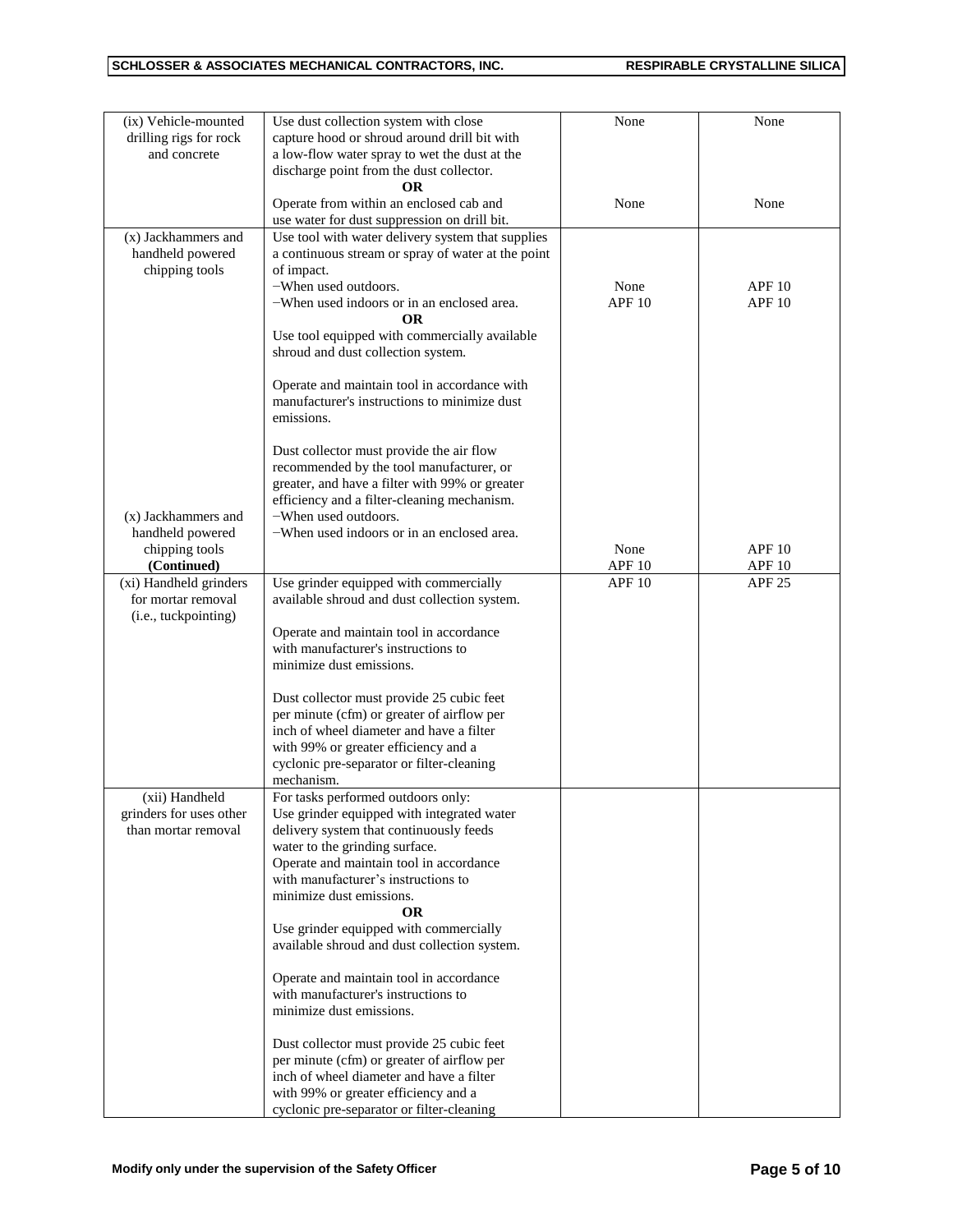|                                                                   | mechanism.<br>$-$ When used outdoors.<br>- When used indoors or in an enclosed<br>area.                                                                                                                    | None<br>None | None<br>APF10 |
|-------------------------------------------------------------------|------------------------------------------------------------------------------------------------------------------------------------------------------------------------------------------------------------|--------------|---------------|
| (xiii) Walk-behind<br>milling machines and<br>floor grinders      | Use machine equipped with integrated<br>water delivery system that continuously<br>feeds water to the cutting surface.                                                                                     | None         | None          |
|                                                                   | Operate and maintain tool in accordance<br>with manufacturer's instructions to<br>minimize dust emissions.<br><b>OR</b><br>Use machine equipped with dust collection                                       | None         | None          |
|                                                                   | system recommended by the manufacturer.<br>Operate and maintain tool in accordance<br>with manufacturer's instructions to                                                                                  |              |               |
| (xiii) Walk-behind                                                | minimize dust emissions.<br>Dust collector must provide the air flow                                                                                                                                       |              |               |
| milling machines and<br>floor grinders<br>(Continued)             | recommended by the manufacturer, or<br>greater, and have a filter with 99% or<br>greater efficiency and a filter-cleaning<br>mechanism.                                                                    |              |               |
|                                                                   | When used indoors or in an enclosed area,<br>use a HEPA-filtered vacuum to remove<br>loose dust in between passes.                                                                                         |              |               |
| (xiv) Small drivable<br>milling machines (less<br>than half-lane) | Use a machine equipped with supplemental<br>water sprays designed to suppress dust.<br>Water must be combined with a surfactant.<br>Operate and maintain machine to minimize<br>dust emissions.            | None         | None          |
| (xv) Large drivable<br>milling machines<br>(half-lane and larger) | For cuts of any depth on asphalt only:<br>Use machine equipped with exhaust<br>ventilation on drum enclosure and<br>supplemental water sprays designed to<br>suppress dust.                                | None         | None          |
|                                                                   | Operate and maintain machine to minimize<br>dust emissions.                                                                                                                                                |              |               |
|                                                                   | For cuts of four inches in depth or less on<br>any substrate:<br>Use machine equipped with exhaust<br>ventilation on drum enclosure and<br>supplemental water sprays designed to<br>suppress dust.         | None         | None          |
|                                                                   | Operate and maintain machine to minimize<br>dust emissions.                                                                                                                                                |              |               |
|                                                                   | <b>OR</b><br>Use a machine equipped with supplemental<br>water spray designed to suppress dust.<br>Water must be combined with a surfactant.<br>Operate and maintain machine to minimize<br>dust emissions | None         | None          |
| (xvi) Crushing<br>machines                                        | Use equipment designed to deliver water<br>spray or mist for dust suppression at crusher and<br>other points where dust is generated (e.g.,<br>hoppers, conveyers, sieves/sizing or vibrating              | None         | None          |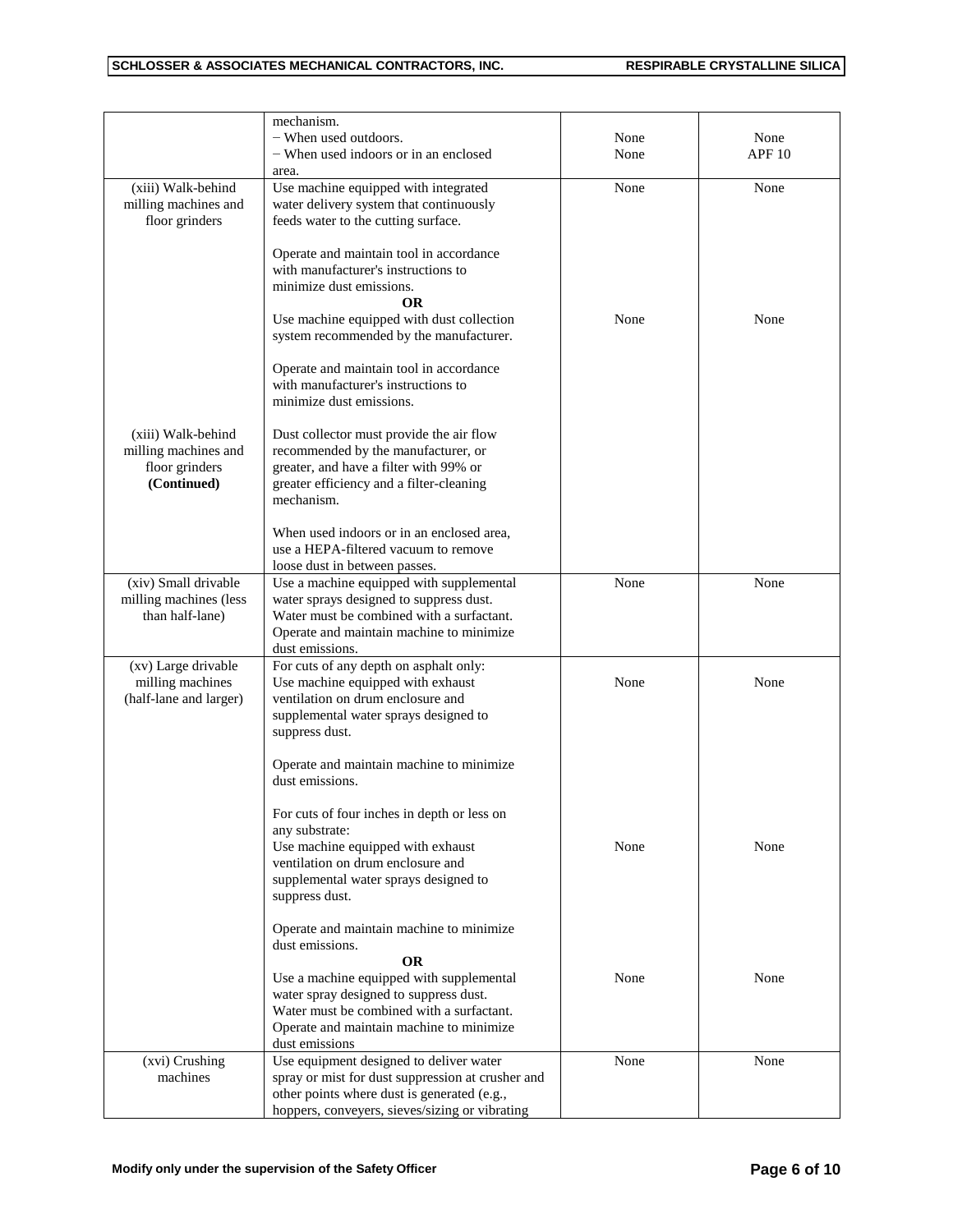|                                                                                                                                                                                                                                                | components, and discharge points).                                                                                                                                                                                                      |              |              |
|------------------------------------------------------------------------------------------------------------------------------------------------------------------------------------------------------------------------------------------------|-----------------------------------------------------------------------------------------------------------------------------------------------------------------------------------------------------------------------------------------|--------------|--------------|
|                                                                                                                                                                                                                                                | Operate and maintain machine in<br>accordance with manufacturer's instructions to<br>minimize dust emissions.<br>Use a ventilated booth that provides fresh,<br>climate-controlled air to the operator, or a<br>remote control station. |              |              |
| (xvii) Heavy<br>equipment and utility<br>vehicles used to<br>abrade or fracture silica-<br>containing materials<br>(e.g., hoe-ramming,<br>rock ripping) or used<br>during demolition<br>activities involving<br>silica-containing<br>materials | Operate equipment from within an enclosed cab.<br>When employees outside of the cab are<br>engaged in the task, apply water and/or dust<br>suppressants as necessary to minimize dust<br>emissions.                                     | None<br>None | None<br>None |
| (xviii) Heavy<br>equipment and utility<br>vehicles for tasks such                                                                                                                                                                              | Apply water and/or dust suppressants as<br>necessary to minimize dust emissions.<br><b>OR</b>                                                                                                                                           | None         | None         |
| as grading and<br>excavating but not<br>including:<br>demolishing, abrading,<br>or fracturing silica-<br>containing                                                                                                                            | When the equipment operator is the only<br>employee engaged in the task, operate<br>equipment from within an enclosed cab.                                                                                                              | None         | None         |
| materials                                                                                                                                                                                                                                      |                                                                                                                                                                                                                                         |              |              |

# 3.2 Other Control Methods

3.2.1 Engineering and work practice controls, including administrative controls, shall be implemented to reduce and maintain employee exposure to silica at or below the PEL, to the extent that such controls are feasible.

3.2.2 Where all feasible engineering and work practice controls that can be instituted are not sufficient to reduce employee exposure to or below the PEL, such controls shall be used, nonetheless, to reduce employee exposure to the lowest feasible level (and in conjunction with respiratory protection).

3.2.3 Respiratory protection shall be selected based on guidance in 1926.1153 Table 1 or based on a competent person's assessment of the potential airborne exposure that may be created by the means and methods of work (high energy operations with high airborne dust generation or low energy operations with low dust generation).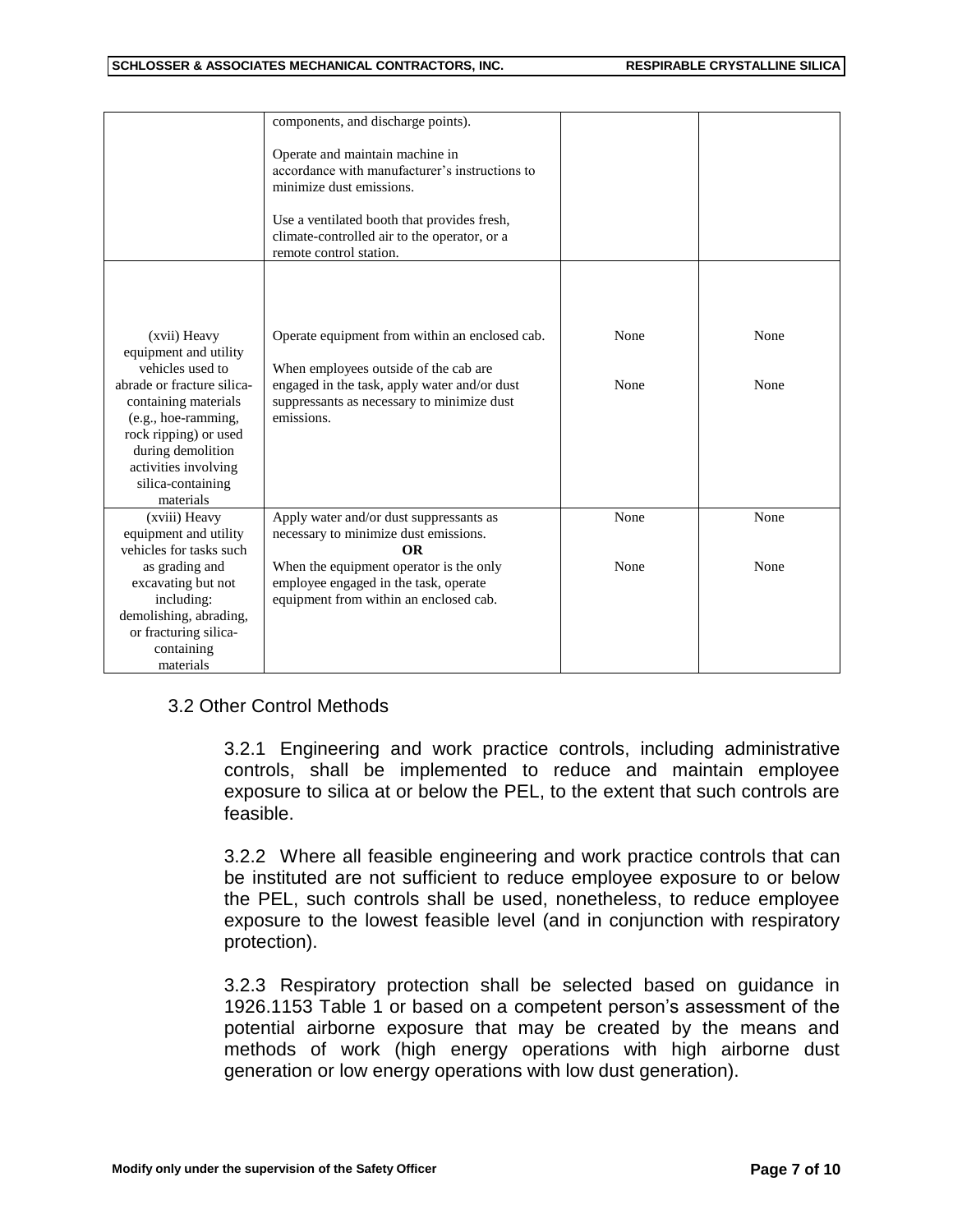3.2.4 When using mechanical ventilation to control exposure, regularly evaluate the system's ability to effectively control exposure.

3.2.5 If administrative controls are used to limit exposure, establish and implement a job rotation schedule that includes employee identification as well as the duration and exposure levels at each job or work station where each affected employee is located.

3.2.6 A written compliance program shall be established and implemented prior to the start of operations outside the scope of this policy. The written program shall outline the plans for maintaining employee exposure below the PEL.

3.2.7 Maintain all surfaces as free as possible from accumulations of silica. Select methods for cleaning surfaces and floors that minimize the likelihood of silica becoming airborne (such as using a HEPA vacuum).

3.2.8 If vacuuming is the method selected, specialized vacuums with HEPA filtration are required. Methods to use and empty vacuums in a manner that minimizes the reentry of silica into the workplace shall be described and used. Use of household vacuums with HEPA filters are not allowed at any time for the collection of dust or debris that contains silica.

3.2.9 Never use compressed air to remove silica from any surface unless it is used in conjunction with a ventilation system designed to capture the airborne dust created while using the compressed air.

3.2.10 Employees shall not eat, drink, smoke, chew tobacco or gum, or apply cosmetics in any areas where exposure to silica is above the PEL (in other words, regulated areas).

3.2.11 Do not allow employees to leave the workplace wearing any protective clothing or equipment that is required to be worn during their work shift without HEPA vacuum removal of dust.

3.2.12 Where feasible, install shower facilities and require employees who work in regulated areas to shower at the end of their work shift. Also provide an adequate supply of cleaning agents and clean towels.

3.2.13 Provide hand washing facilities for use by employees working in regulated areas. Furthermore, require employees to wash their hands and face at the end of the work shift and prior to eating or entering eating facilities, drinking, smoking, or applying cosmetics.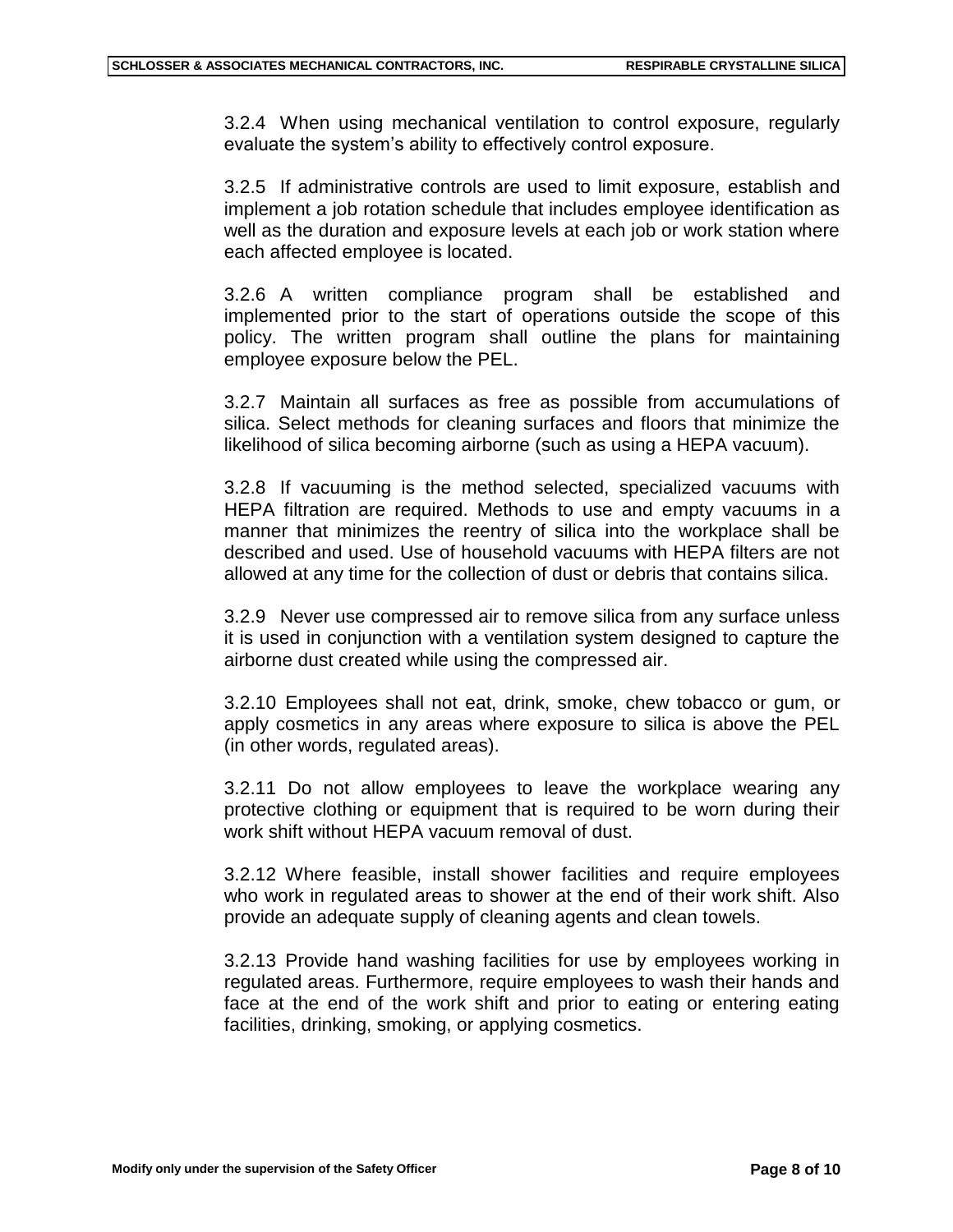3.2.14 Eating facilities or areas shall be provided for employees working in regulated areas. These facilities shall be maintained free of silica contamination and shall be readily accessible to those employees.

#### 3.3 Personal Protective Equipment (PPE)

3.3.1 Respiratory protection must be used for the following conditions:

3.3.1.1 During periods when employee exposure to airborne silica exceeds the PEL.

3.3.1.2 For work operations where engineering and work-practice controls are not sufficient to reduce employee exposure to or below the PEL.

3.3.1.3 During periods when an employee requests a respirator.

3.3.1.4 During periods when respirators are required to provide interim protection while conducting initial exposure assessments.

3.3.1.5 Powered air-purifying respirators (PAPR) shall be provided to employees who request such a respirator to use where it will provide adequate protection.

3.3.1.6 Employees shall be provided, at no cost, protective work clothing and equipment including cotton coveralls or similar fullbody clothing, gloves, hats, shoes or disposable shoe coverlets, face shields, vented goggles, or other appropriate PPE.

### **4. Training Requirements**.

4.1 Schlosser & Associates Mechanical Contractors, Inc. employees who anticipate working on projects where they could be exposed to airborne silica will be provided training in silica hazards in accordance the Schlosser & Associates Mechanical Contractors, Inc. policy established to comply with the hazard communication standard (29 CFR 1910.1200).

4.1.1 Each employee will have access to labels on containers of crystalline silica and safety data sheets, and be provided information on the health hazards of silica including cancer, lung effects, immune system effects, and kidney effects.

4.1.2 Schlosser & Associates Mechanical Contractors, Inc. employees will be provided training and information regarding specific activities identified in this policy that could result in airborne silica exposure, and the specific engineering controls, work practices and respiratory protection requirements to mitigate the potential airborne silica exposures.